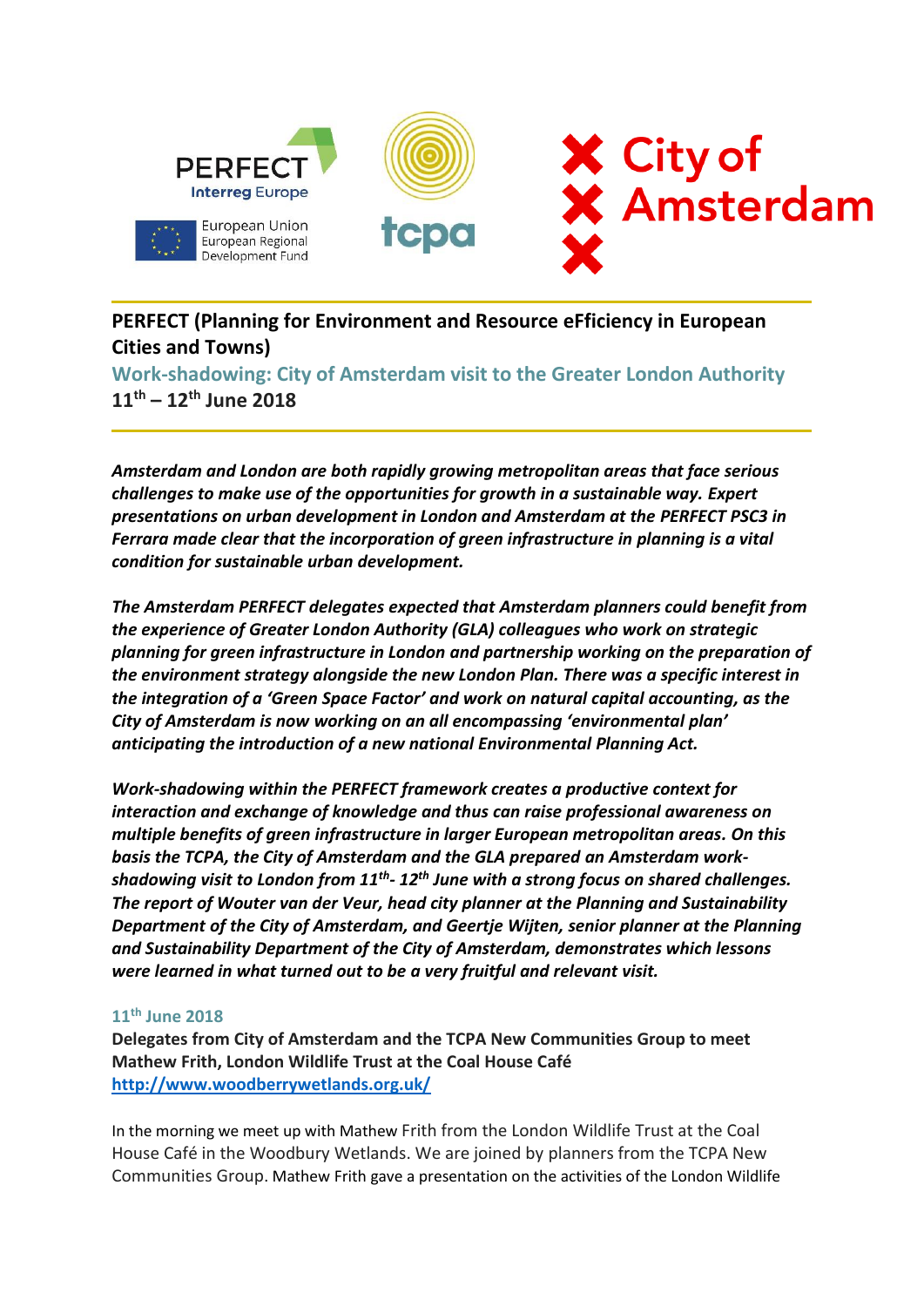Trust (LWT). The LWT aims to enlarge, protect and develop green infrastructure for its intrinsic value as well as for people to use. They do so by influencing developers, governments and other influential parties. Woodbury Down was build as a water reservoir, but in the last decades it turned into a fenced off wilderness. In the surrounding area there used to be rich estates, but they were replaced by large scale (social) housing after the second World War. In the nineties this area slowly turned into a no-go area. A plan was made to remodel Woodbury Down, including the building of three times as many dwellings, mostly high rise.

The LWF goal was to turn this wilderness into an attractive wetland, parallel to the redevelopment of the surrounding area. This was a struggle. It was calculated that the benefits of this green space could be as high as £2.8m per annum, but finding the money for improvements or maintenance remains a constant struggle. The main tool to influence developers and other parties is by talking. A lot can be achieved that way. For example, many developers have committed themselves to bringing back more natural value after the development has taken place. Green roofs are the main strategy. In the end it is all about good relationships, contacts and speaking each other's languages.

Woodbury Wetlands is run by volunteers. The café is an important source of income and 6 days a year the park is closed off for private use (mainly weddings). Investments into the park were financed mainly by private money (Lottery Fund). There is no money from the surrounding developments put into this park, even though many inhabitants benefit from a green view and recreational park on their doorstep. The Woodbury Wetlands are very different from the other green spaces in the vicinity (more nature oriented) and therefore complementary.

There is much discussion about the benefits and risks of the so-called natural capital accounting approach. Besides the difficulties of putting a monetary value on 'green', it should be acknowledged that nature and green infrastructure has its own intrinsic value. Or sometimes even an emotional value for people. You can't put a price on that. It also suggests that you could 'pay off' this value by just paying the price for a tree or piece of green in order to make other developments possible. Often it is not really a trade off, but an essential part of a liveable, attractive surrounding. The same discussion takes place in Amsterdam. We do believe that natural capital accounting can at least feed a good discussion and increase the awareness of the multiple benefits of green infrastructure.

# **Afternoon – Meeting of City of Amsterdam delegation with officers from the Town and Country Planning Association to learn about work of health and planning; Garden Cities; affordable housing and new communities.**

In the afternoon we talked to Henry Smith and Julia Thrift from the TCPA. Founder of the TCPA at the end of the 19th century was Ebenezer Howard who also started the garden city movement. The TCPA is a charity with 13 employees and 1000 members. Through all sorts of campaigns they advise governments and other parties on spatial planning issues. They currently work on topics like land value capture, social affordable housing and long term stewardship of public space (e.g. community to manage green spaces). Julia tells us about the assignment TCPA got from the National Health Service to advise on health related to physical planning. Health and planning were two very different worlds. They are now starting to talk to and learn from each other. There are more opportunities now that public health moved back into local government 5 years ago. Therefore we can now focus more on specific local issues (e.g. obesity). Furthermore, the health sector is very used to monitoring goals, which the planning world is not. The goals we set together will now also be monitored. Planning in relation to food is something we want to learn more about. The main conclusions were published in a TCPA report which is shared with us. Some of the conclusions include: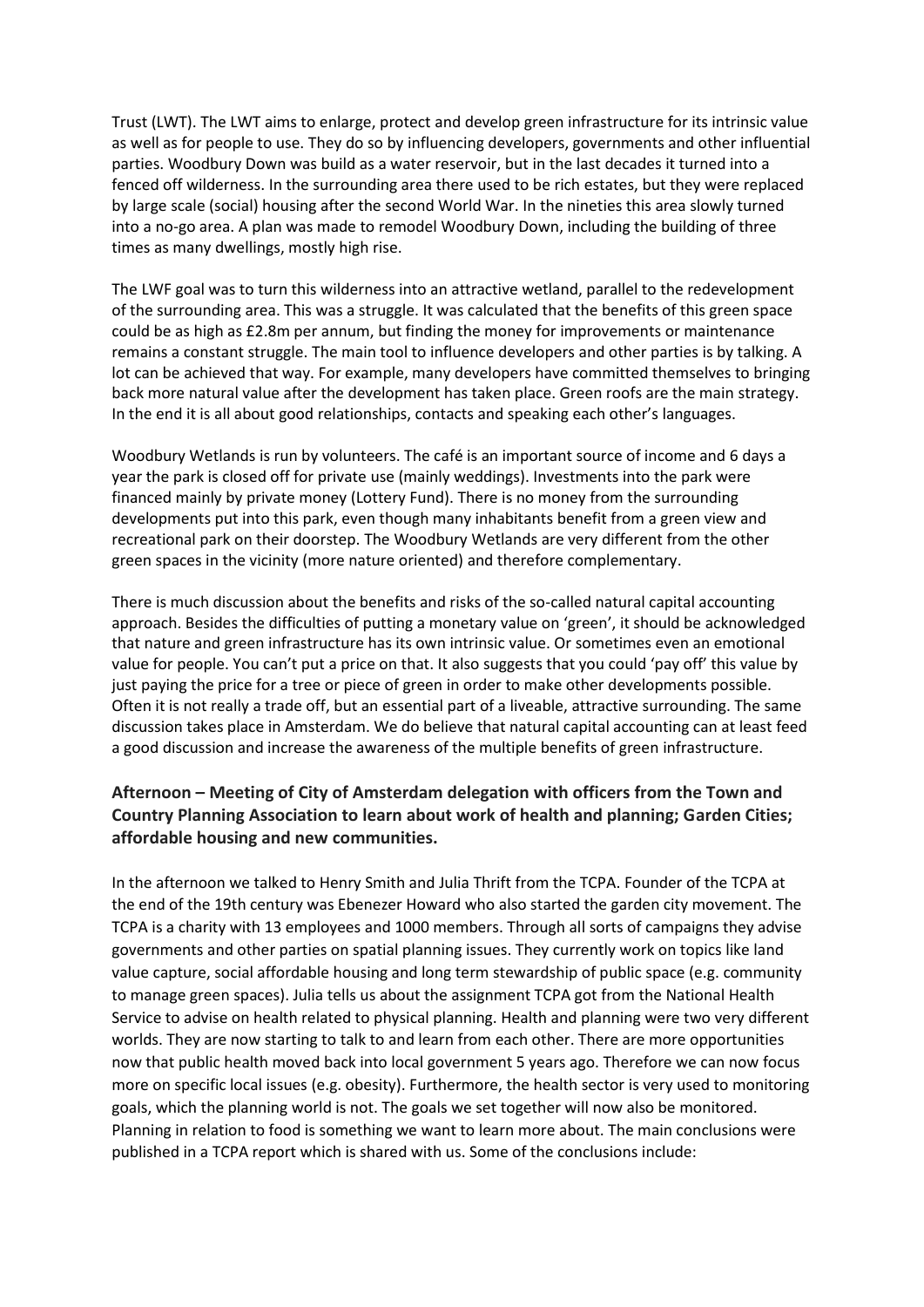- The form of the build environment can influence health;
- Places with strong communities are healthier especially mental health issues occur through isolation;
- New technology helps.

We shared our knowledge on health and physical planning with Julia. A huge effort has been put into this topic in the past years due to an alderman in Amsterdam who showed particular interest in this field. Like in London, new coalitions were formed between the health organisations and the planning department. One important conclusion in Amsterdam is that high density environments with many facilities, which facilitates walking and cycling, turn out to be healthier than suburban areas. Amsterdam and TCPA exchange reports and publications including these Amsterdam guidelines to 'an active city' [https://issuu.com/urhahn/docs/the\\_20active\\_20city\\_20-\\_202017\\_2010](https://issuu.com/urhahn/docs/the_20active_20city_20-_202017_2010)

## **12th June 2018**

## **Meeting of City of Amsterdam delegation with Rachael Hickman, Senior Area Manager, Housing and Land and Edward Richards, Senior Area Manager, Housing and Land at Greater London Authority offices at 169 Union Street, London, SE1 0LL.**

In the morning we talked to Rachael Hickman and Edward Richards from the GLA about the number one priority of the Mayor of London, Sadiq Khan, in the London Plan: providing enough affordable housing. Compared to the rest of England, the median monthly market rent in London is sky high. Shared ownership is very common and the only way to find a house for especially young professionals and students. In most of the 32 boroughs there is still a good mix of housing for rich and poor. By drawing up housing plans boroughs are in the lead to provide enough affordable houses.

Between 1961 and 1991 the number of council houses (social housing provided by the councils) grew at a rapid pace. This trend was slowly turned around when Margaret Thatcher introduced the 'Right to Buy' in 1981. This is still in place today. About ten years ago the housing associations were cut by 63% which forced them into selling a proportion of their social housing stock. Today we see that private renting is still growing, house ownership is a little below 50%.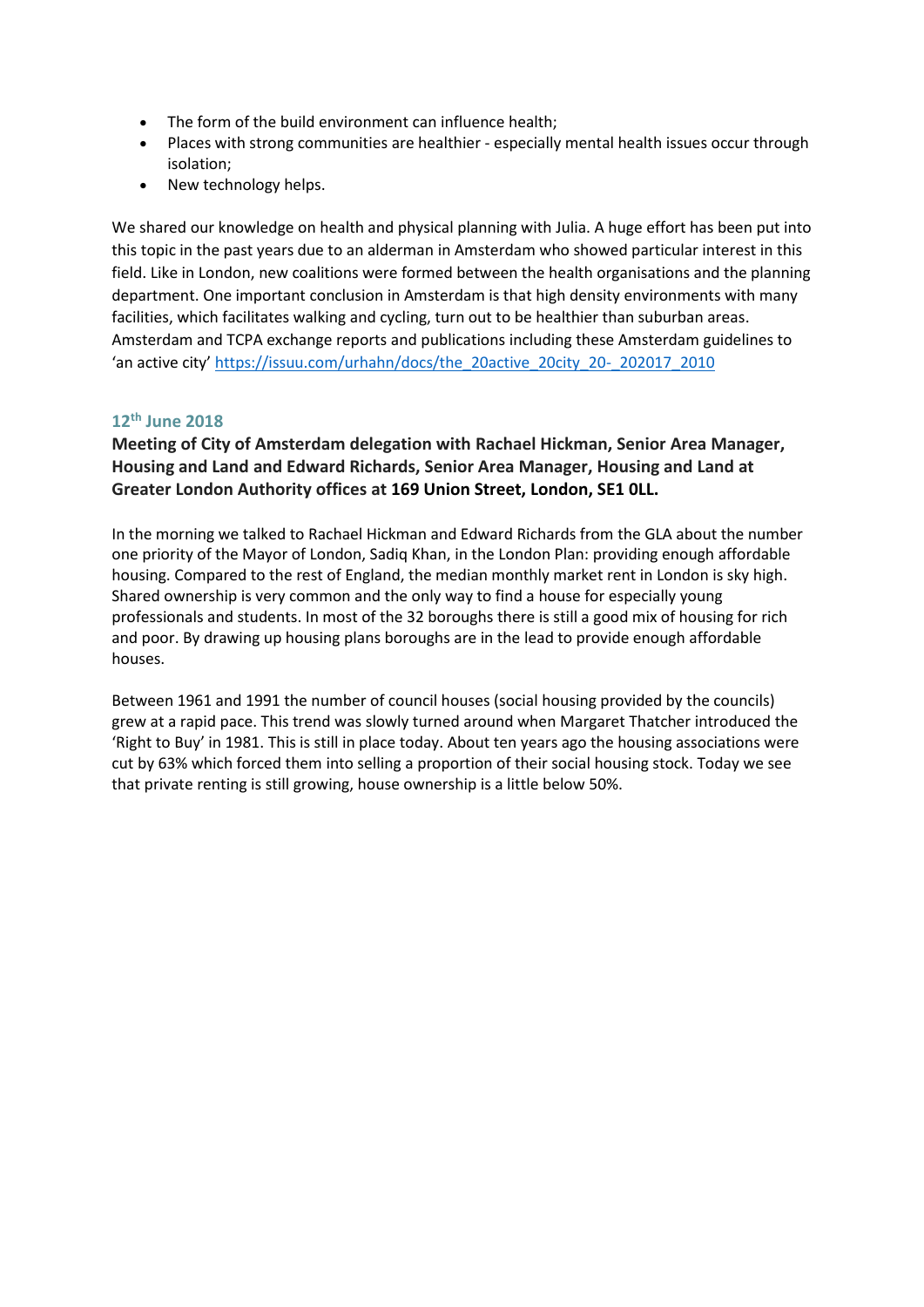

Figure 3.1: Estimated number of new homes built in Greater London, 1871 to 2017<sup>43</sup>

London is growing with 70,000 new inhabitants every year. The London population is set to top 10 million within 25 years. Kahn is set to provide 35-50% genuinely affordable housing, by adding 116,000 affordable houses by 2022. The definition of 'affordable' is crucial. It used to be a very broad definition, from rental houses to shared home ownership. 80% of the average market price in the vicinity was regarded 'affordable', which in reality was still way too expensive for low income people. In the new definition affordable is linked to what you earn, instead of a certain percentage of the market value.



Figure 2.3: Decadal trend in household tenures, London 1961-2011, with PwC projection to 2025<sup>24</sup>

How is the Mayor intending on achieving this goal? The London Plan is an important instrument to steer boroughs and developers in the right direction. The Mayor also has a fund of £4.3b to co-fund affordable housing. Councils and developers can apply for this money when the building of extra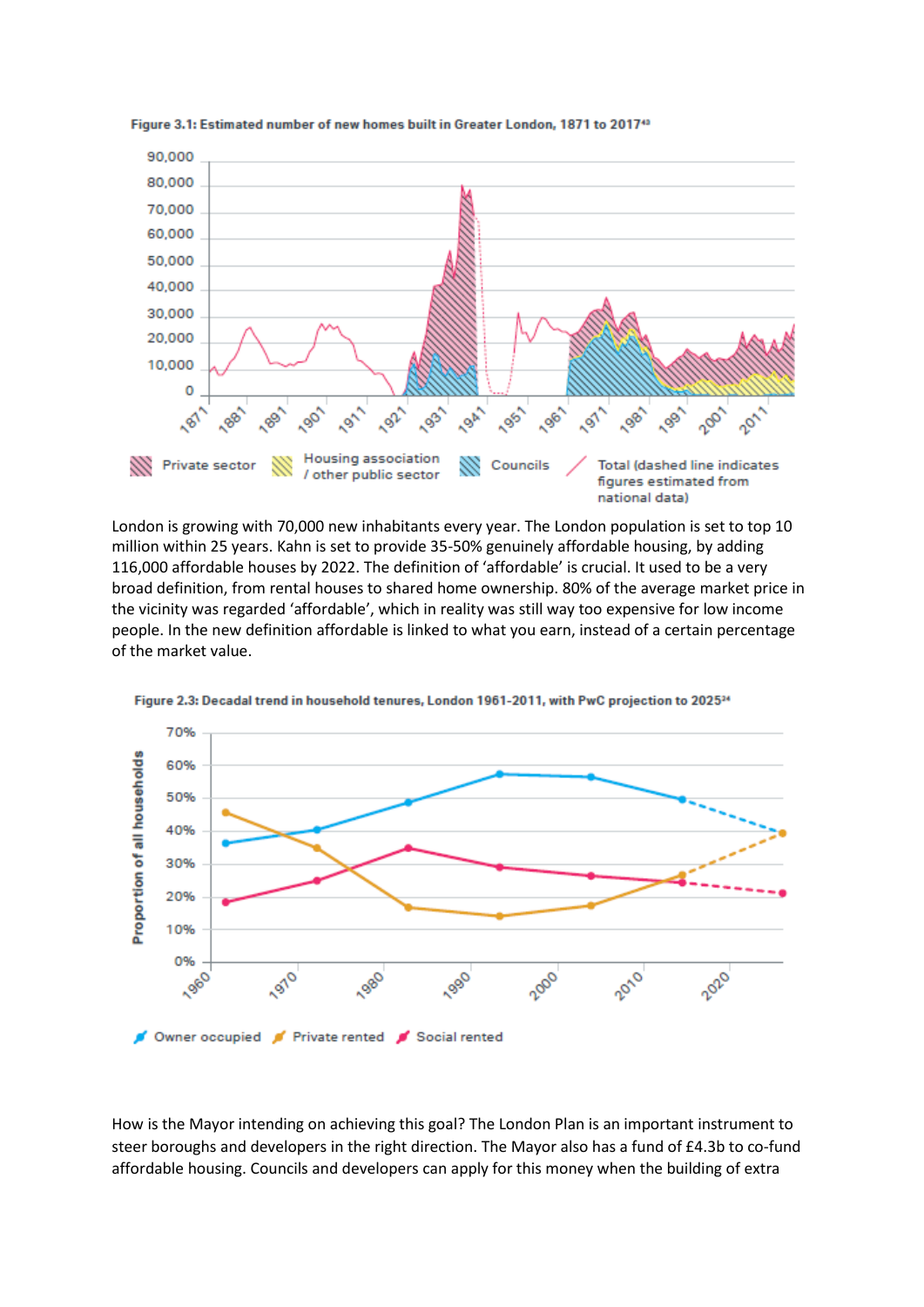affordable housing starts before 2022. Most of the land in London is in private hands, so developerled schemes are important.

Like in New York, the Mayor requires that all publicly owned land contains at least 50% affordable housing. There are subsidies for social units as well as intermediate properties, like shared ownership. With approved providers a lot is based on trust. They can apply for a lump sum like £400m provided they build 12,000 affordable houses. All rules are explained in the funding prospectus 'Building homes for Londoners'.

Councils are also starting to set up their own development agencies.

The programme seems fairly straight forward and simple, there are however a few concerns. In the first place regarding the quality of housing that is provided, including for example green infrastructure. All focus is now on the large numbers. Also, many owners become private renters, it is difficult to check the quality of housing. This is also a target point of the Mayor.

Most councils do not have the knowledge, capacities or the money to meet the Mayor's demands. GLA is working on a programme to train staff and share good practices. Although the GLA will support cooperation between boroughs in reality there is very little cross border coordination on housing programmes. There is very little steering on where affordable housing is realised.

There is also concern that the subsidy for developers (£28,000 per unit) turns out to be too low.

And finally, the right to buy is still national law. Renters get £100,000 pounds off the market value if they decide to buy. Fortunately, in todays reality the price will still be too high for most people.

Most of the money needed for infrastructure in London comes from the national government. Transport for London also successfully used borrowing to finance large infrastructure projects. Crossrail, a new east-west connection will open next year.



Annual spending on transport, 2016-17 onwards, £bn

Guardian graphic | Source: IPPR North analysis of HM Treasury and the Infrastructure and Projects Authority National Infrastructure and Construction Pipeline Spreadsheet

#### More info on the London Housing Strategy:

[https://www.london.gov.uk/sites/default/files/2018\\_lhs\\_london\\_housing\\_strategy.pdf](https://www.london.gov.uk/sites/default/files/2018_lhs_london_housing_strategy.pdf)

Affordable homes programme: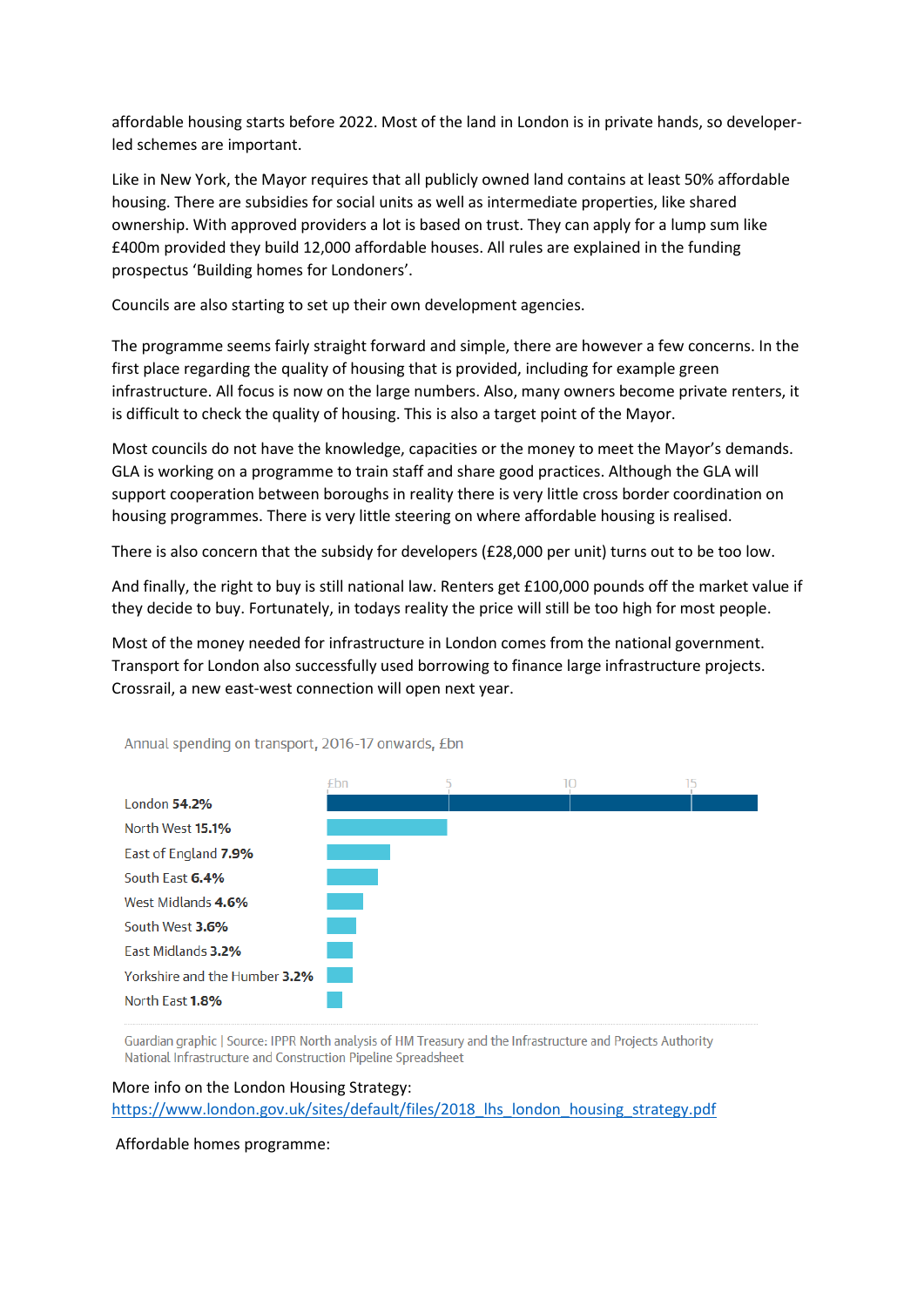- Funding guide [https://www.london.gov.uk/sites/default/files/homesforlondoners](https://www.london.gov.uk/sites/default/files/homesforlondoners-affordablehomesprogrammefundingguidance.pdf)[affordablehomesprogrammefundingguidance.pdf](https://www.london.gov.uk/sites/default/files/homesforlondoners-affordablehomesprogrammefundingguidance.pdf)
- Draft estate regeneration guide [https://www.london.gov.uk/sites/default/files/draftgoodpracticeestateregenerationguidede](https://www.london.gov.uk/sites/default/files/draftgoodpracticeestateregenerationguidedec16v2.pdf) [c16v2.pdf](https://www.london.gov.uk/sites/default/files/draftgoodpracticeestateregenerationguidedec16v2.pdf)
- Affordability and viability SPG [https://www.london.gov.uk/sites/default/files/ah\\_viability\\_spg\\_20170816.pdf](https://www.london.gov.uk/sites/default/files/ah_viability_spg_20170816.pdf)
- Building Council Homes for Londoners https://www.london.gov.uk/sites/default/files/building\_council\_homes\_for\_londoners\_16 [may.pdf](https://www.london.gov.uk/sites/default/files/building_council_homes_for_londoners_16_may.pdf)

# **2.00pm – Meeting of City of Amsterdam delegation with Peter Massini, Lead – Green Infrastructure, Development, Enterprise and Environment at Greater London Authority, City Hall, The Queens Walk, London SE1 2AA**

The GLA was only installed 15 years ago. Before that there was no regional (or London scale) government. Thatcher got rid of regional London government. There are now 32 boroughs in London and a special entity called City of London. The boroughs have most planning power. Greater London has 8.6, inhabitants, which is expected to rise up to 12m in 2050. London is a compact city, 52% of the surface is green, of which 20% is publicly accessible. Little land is owned by the city, most is in private hands.

## **Working on the London green spaces**

Many green spaces are very protected, mainly from a heritage and recreational point of view. The focus shifts a bit to climate adaptation and health now. The majority of parks are managed by the boroughs, but it is no legal requirement to develop or maintain these parks, like providing health services and education. There have been huge reductions on spending on the parks in the last decades. Parks are sometimes restored with money from the Lottery Fund. Restoring historic value of a green space is the main goal of these funds. It is, for example, very difficult to open up city parks and get rid of the fences around it.

So city parks are not actively redeveloped/ redesigned parallel to changing uses and demands. The London Plan is clear about the Green Belt, there will be no building there. However, the green and recreational function of the Green Belt is not actively improved. We may have one positive side effect of the Brexit: if we no longer receive funding for agriculture we will have to rethink the future of these areas around London. If there is less subsidy a more natural and recreational inclusive form of agriculture may be the way ahead.

The key question is how green spaces can be an integral part of the development of the city as a whole, instead of just protected spaces. We need a more holistic approach where green spaces can also help achieve other statutory tasks, like health, infrastructure, education, etc. The only way to be able to develop green spaces is if we manage to connect to key issues like air quality, the health agenda, and the zero carbon ambitions of the city. There is limited human capacity at the GLA (e.g. in the green and environmental strategy team there are three people). Therefore there is a lot of talking to try and influence policy making and to help forward some key innovative projects. One recent initiative is that of the London National Park City, introduced by **Daniel Raven-Ellison**. Many parties support the idea, including the Mayor. It is up to the foundation to attract private money and